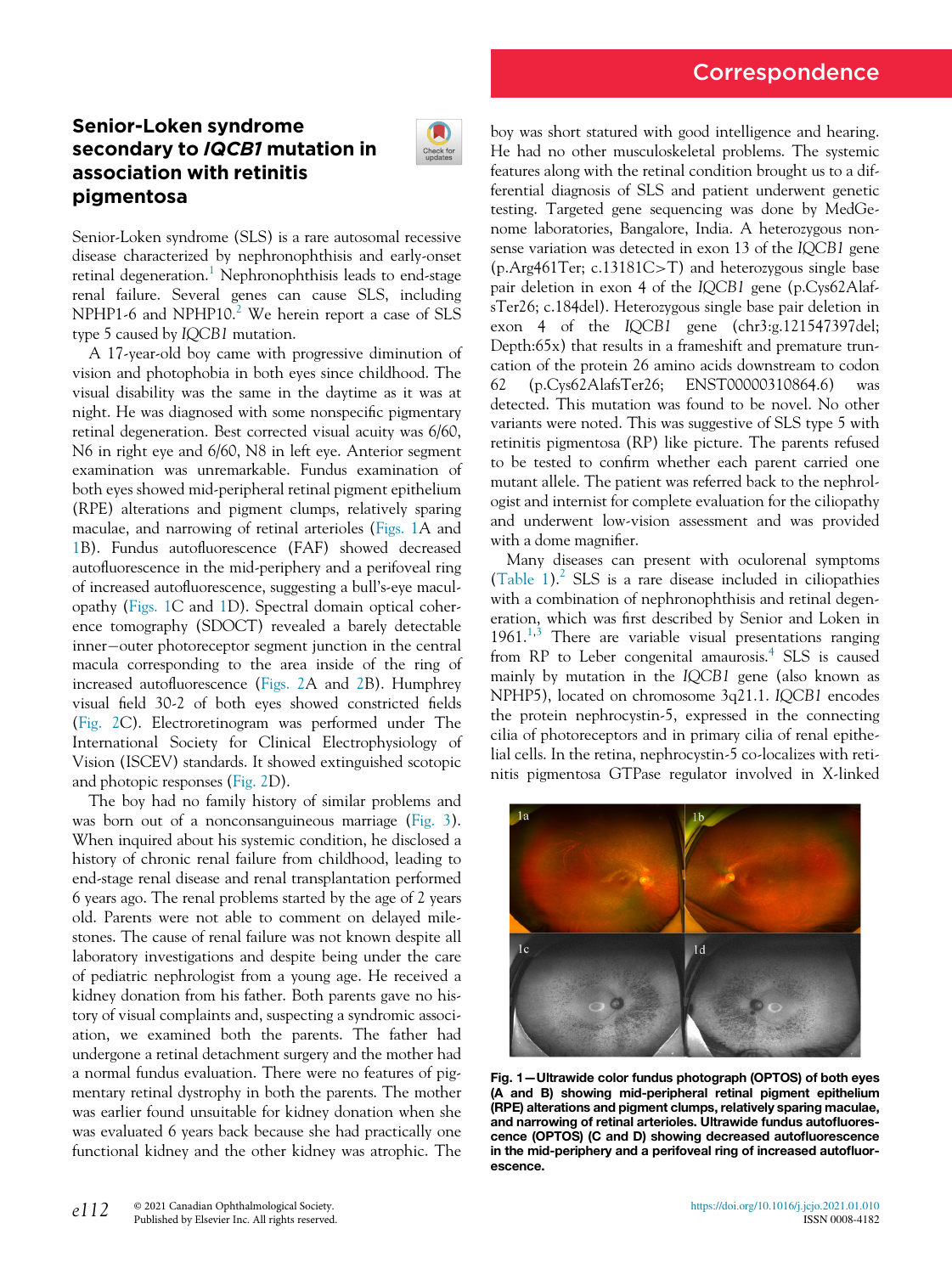<span id="page-1-0"></span>

Fig. 2—Spectral domain optical coherence tomography (A and B) showing a barely detectable inner–outer photoreceptor segment junction in the central macula (arrows) corresponding to the area inside of the ring of increased autofluorescence. Humphrey visual field 30-2 of both eyes (C) showing constricted fields. Electroretinogram of both eyes (D) showing extinguished scotopic and photopic responses.

<span id="page-1-2"></span><span id="page-1-1"></span>

Fig. 3—The pedigree with Senior-Loken syndrome (SLS) is shown. Circles represent females, whereas squares represent males. The index case is arrowed. Filled symbol denotes presence of SLS.

RP, and it is responsible for epithelial cell integrity, resulting in renal cyst formation in cases of protein dysfunction in the kidneys.<sup>[5](#page-2-4)</sup> Patients with nephronophthisis usually have polyuria, polydipsia, and nocturia owing to loss of urinary concentration ability. Progressive failure of kidney function occurs because of degeneration or loss of function of the small collecting tubes (tubules) in the kidney. In the present case, the boy had typical ophthalmic and renal presentation of SLS type 5. Patients may present with severe vision loss from infancy with nystagmus and hyperopia Leber congenital amaurosis or may present with progressive vision loss presenting later with RP-like presentation.

| rable T-Syndromes with oculorenal symptoms |                                                                                                                                       |
|--------------------------------------------|---------------------------------------------------------------------------------------------------------------------------------------|
| Bardet-Biedl syndrome                      | Truncal obesity, polydactyly, cognitive<br>impairment, hypogonadotropic<br>hypogonadism, renal abnormalities, retinitis<br>pigmentosa |
| COACH syndrome                             | Cerebellar vermis hypoplasia/aplasia,<br>Oligophrenia, Ataxia, Coloboma, and Hepatic<br>fibrosis                                      |
| Alström disease                            | Nephronophthisis, severe deafness,<br>cardiomyopathy, retinal dystrophy                                                               |
| Jeune dystrophy                            | Skeletal deformity, respiratory insufficiency with<br>retinal dystrophy and nephronophthisis                                          |
| Joubert syndrome                           | Hyperpnea, hypotonia, oculomotor apraxia,<br>mental retardation, ataxia, retinal degeneration                                         |
| Meckel syndrome                            | Encephalocele, hepatic ductal dysplasia and<br>cysts, and polydactyly, cystic kidneys                                                 |
| Senior-Boichis syndrome                    | Liver fibrosis, nephronophthisis, tapetoretinal<br>degeneration                                                                       |
| Usher syndrome                             | Hearing loss, retinitis pigmentosa, and balance<br>problems                                                                           |
| Senior-Loken syndrome                      | Nephronophthisis and retinal degeneration                                                                                             |
| RHYNS syndrome                             | Retinitis pigmentosa, Hypopituitarism,<br>Nephronophthisis, and Skeletal dysplasia                                                    |
| Arima syndrome                             | Cerebellar anomalies, retinopathy, and<br>polycystic kidneys                                                                          |

Table 1—Syndromes with oculorenal symptoms

Progressive photoreceptor death in RP ultimately causes RPE atrophy at the macula, which can be assessed by FAF and SDOCT. FAF detects abnormal distribution of lipofuscin in RPE derived from photoreceptor's outer segment phagocytosis. SDOCT delineates the junction between the inner and outer segments of the photoreceptors. In our case, inner-outer photoreceptor segment junction was barely